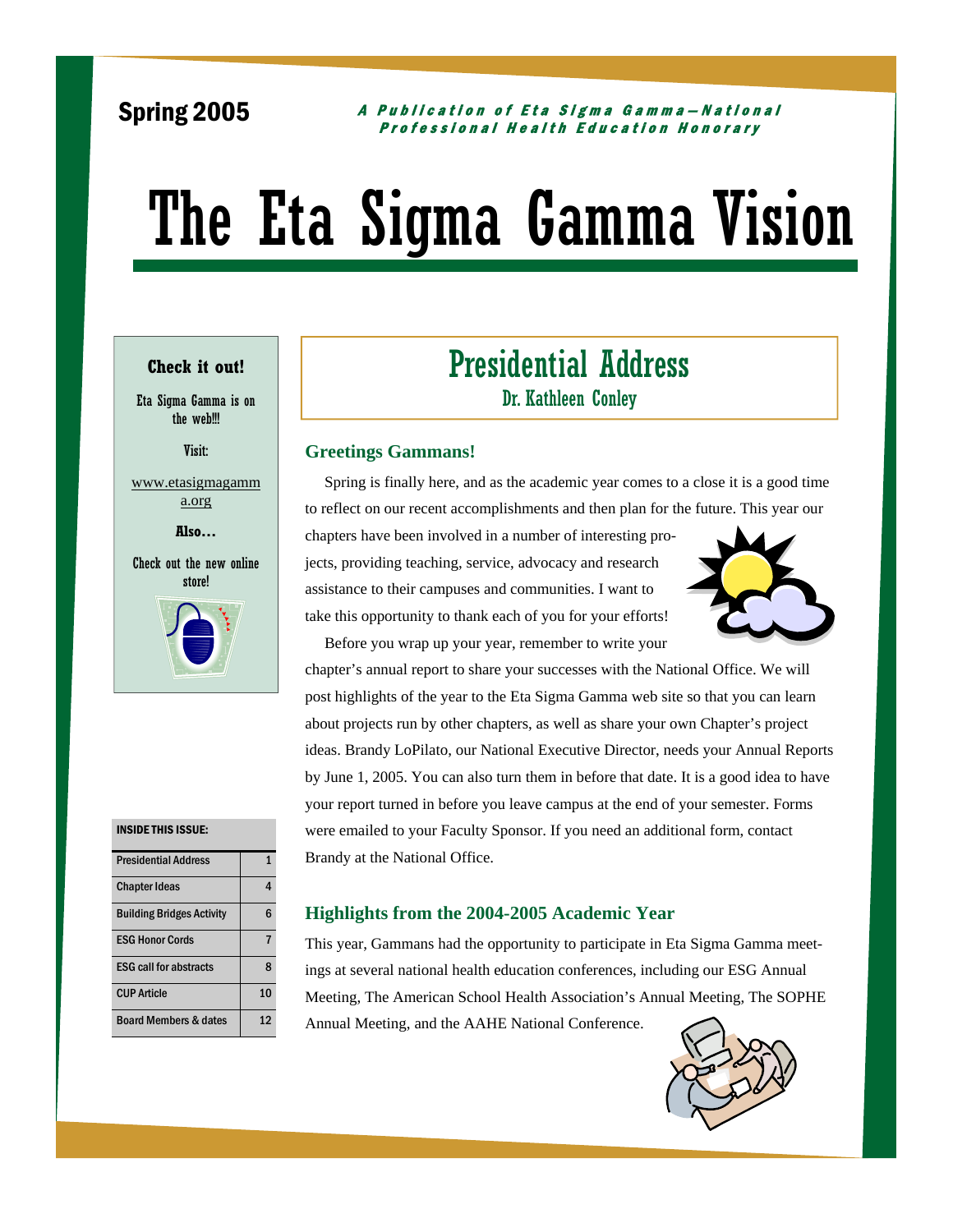#### **The 2004 Eta Sigma Gamma Annual Meeting**.

This past October, we held our Eta Sigma Gamma Annual Meeting in conjunction with the **American School Health Association's (ASHA) Annual Meeting** in Pittsburgh, PA. This year our Student Poster Session was held as a part of the ASHA Professional Poster Session, with nine posters presented by Gammans on various teaching, service, advocacy and research projects. The posters were wonderful and represented the skills and professionalism of Gammans across the country. Additionally, we had two sessions for Gammans focusing on

chapter development strategies. One session focused on financial management and fund raising, and the other session on advocacy and awards. At our annual business meeting we presented a number of awards including: The Founder's Scholarship to Sarah Shelton, from Gamma Rho Chapter, Truman State University; Gamman of the Year to Carla Palazzi, from Eta Chapter, Central Michigan University; Teaching Activity of the Year to Eta and Gamma Mu Chapters, Central Michigan University and Western Michigan University; Service Activity of the Year to Alpha Mu Chapter, The University of Tennessee; the Chapter Excellence Award to Gamma Rho Chapter, Truman State University; and the Distinguished Service Award to Dr. Marlene Tappe, Purdue University. The award ceremony was followed by our fun T-shirt exchange and a social hour.

 If you were with us at the Annual Meeting we were so pleased to spend time with you! If you were not with us, plan to join us for our next Annual Meeting to be held in Burbank, California in October. *Mark your calendars now for the ASHA conference, October 19th -23rd, and our Eta Sigma Gamma meeting on October 21st .*

#### **The 2004 SOPHE Annual Meeting in Washington, D.C.**

For the past three years, Eta Sigma Gamma and SOPHE (The Society for Public Health Education) have been working together to enhance opportunities for Gammans within the SOPHE organization. At the 2004 SOPHE Awards Banquet this past November, I was pleased to present Dr. Robert S. Gold with our highest award, The Eta Sigma Gamma Honor Award. Earlier in the day Dr. Gold was the ESG Keynote speaker at our concurrent session, and made a presentation titled *Perception, Technology and Social Change*. Dr.

Gold's presentation focused on the role technology has played in shaping our current lives, institutions, culture, and professional practice. Dr. Gold's examination of "futures" based on events dating to pre-history--a six millennium look at technology and its influences--was a stimulating session for Gammans and SOPHE members. Throughout the SOPHE meeting, Gammans were also encouraged to network with each other as part of the *Building Bridges* activity. Be sure to read about this activity in this issue of *The Vision*.

> I hope that you will think about joining us at the 2005 SOPHE meeting to be held in New Orleans. Mark your calendar now for the SOPHE Annual Meeting, November  $4<sup>th</sup> - 5<sup>th</sup>$ .





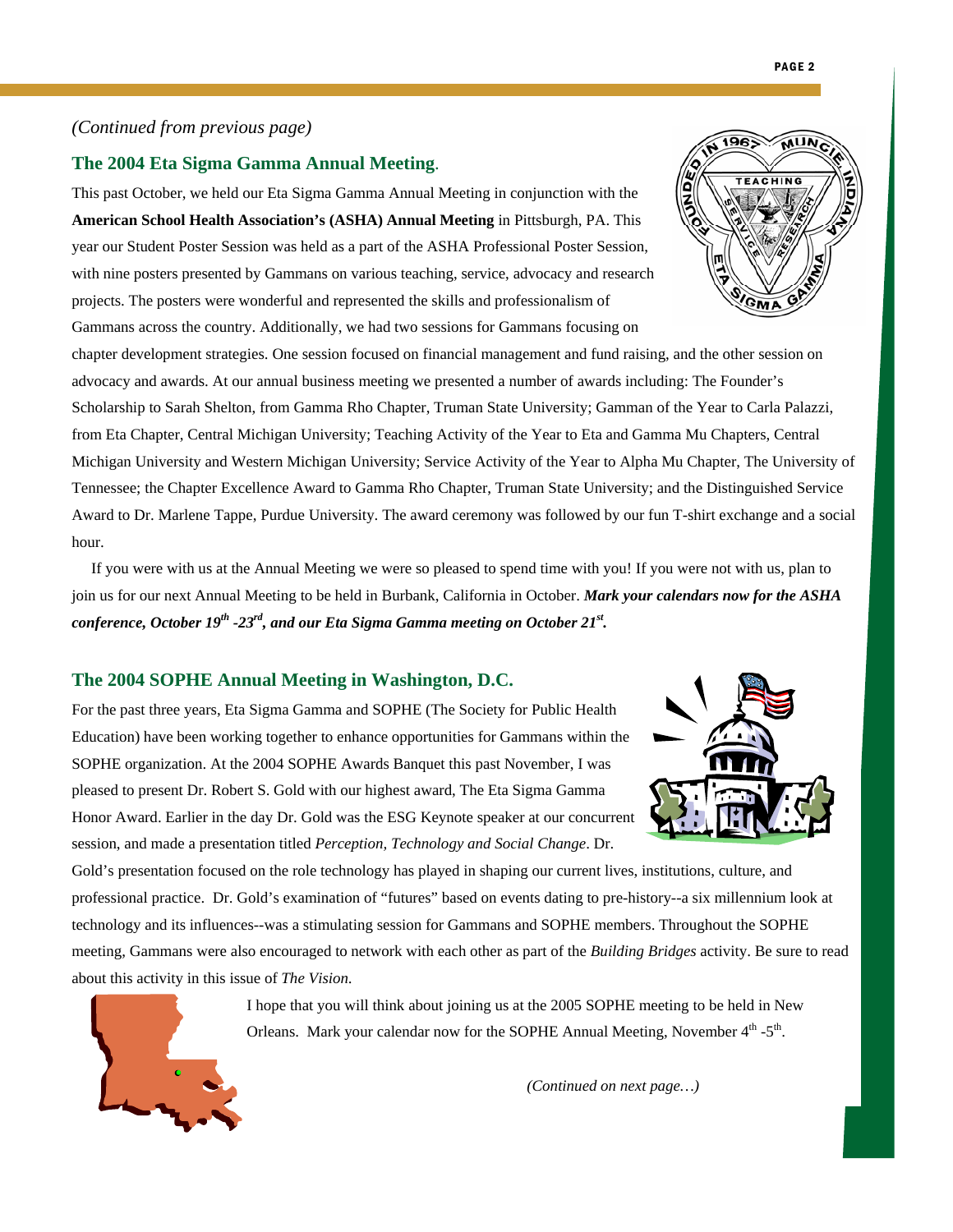#### ¾ **Student Poster Session Abstracts for the 2005 ESG Annual Meeting**

If you or your chapter were involved with an exciting teaching, service, research or advocacy project this past year, consider submitting an abstract application for the Student Poster Session at our 2005 Annual Meeting in Burbank, California. The call for abstracts information is on our web site (click on the *Poster Session* button), and the due date for submissions is July  $1<sup>st</sup>$ .

I hope that you have a productive and pleasant spring and summer, and that you come back in the fall energized for a new academic year. If I can be of assistance to you in your Eta Sigma Gamma adventures, please let me know!

#### *Kathleen Mullen Conley, Ph.D.*

National President, Eta Sigma Gamma kathleen.conley@emich.edu

### Spring Cleaning For Chapters Dr. Mal Goldsmith -Past-president and Director of Chapter Development

The success of any chapter, much like a successful home, depends upon a variety of factors. Good leadership, helpful mentoring, committed members and a good organizational structure all play key roles in keeping chapters productive and active. To keep each of these elements effective it is necessary to do some "spring cleaning" and transition chapters from

one school year to the next. Failure to invest in this effort can result in chapters losing momentum, lacking direction or having to start anew when the Fall semester arrives. In this column, 10 tips for conducting spring cleaning will be shared in an effort to help your chapter improve accountability to its future members.



- **1. Develop officer manuals**: Each officer should highlight key responsibilities, deadlines, and other information that will help the new officer transition into his/ her new role. It does not have to be long – simply functional and helpful
- 2. **Conduct elections as early in the spring as possible**: This will allow the new officers time to learn form the present ones. An apprentice type program works best.
- **3. Provide training for the new officers**: Have meetings to go over the training manuals or discuss opportunities for mentoring the new officers. They need to learn the key requirements of funding, networking on campus, helpful resources, deadlines, recruitment, working with the National Office, etc.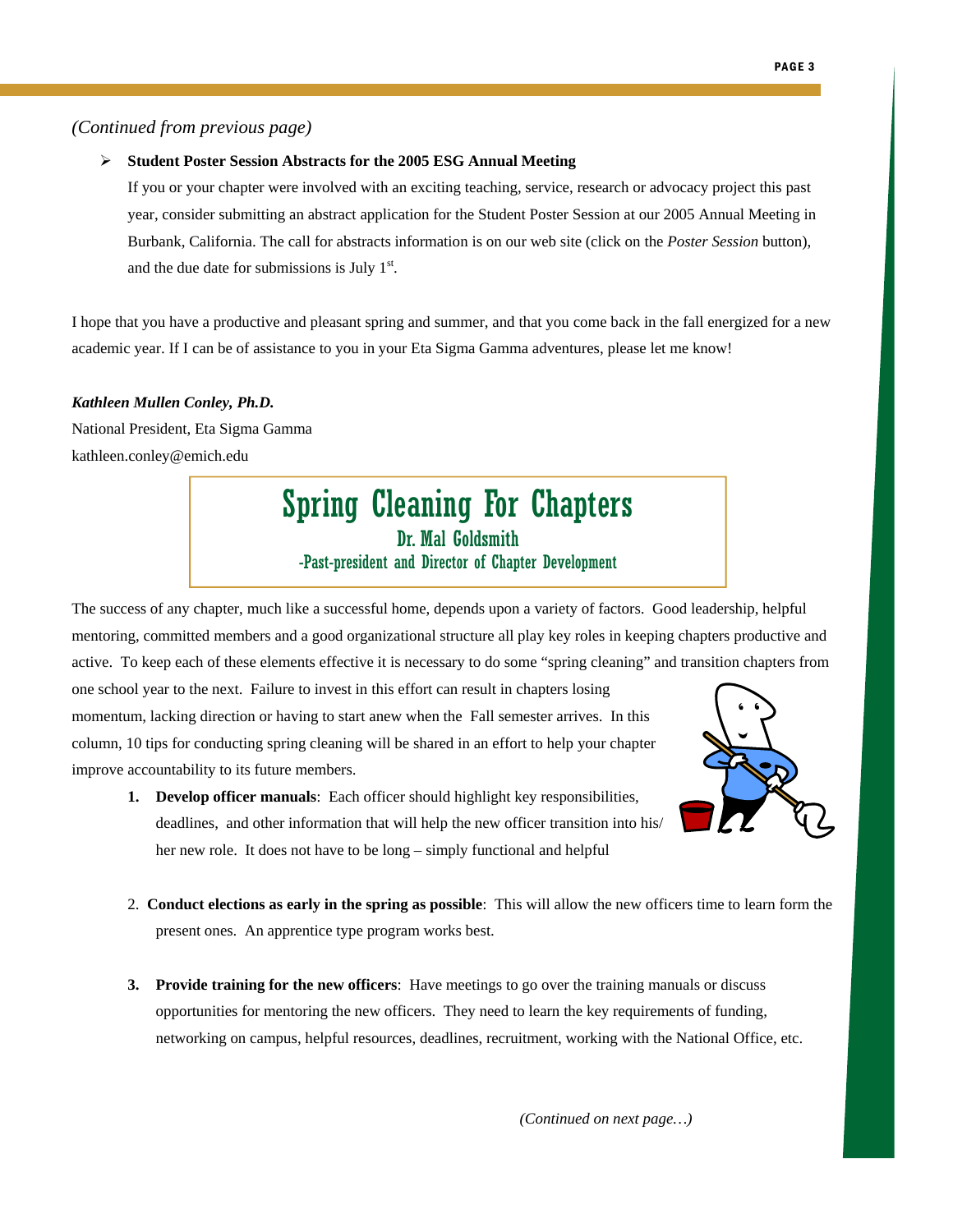- **4. Recruit potential new members**: If you conduct an initiation in the spring, this is not as critical, but if you do them in the fall it is important to have an orientation meeting in the spring to encourage ESG involvement and to review important dates for the fall.
- **5. Develop a fall agenda:** By putting together a calendar of meetings/events for the fall you will help your chapter hit the ground running and avoid the pitfall of a slow start. This can also help people set aside key dates early in their planning. Some activities are year to year and dates are known. Others can be added at the early meetings.
- **6. Solicit funding from University/Student Governance:** If your University provides funds for student organizations, these allocations are determined during the spring semester. Be sure to check deadline dates and have all the necessary paperwork completed on time. For those that seek other sources of funding be sure to complete any forms in time to meet guidelines. Also be sure to spend any appropriate funds that might be lost if not allocated.
- **7. Keep your organizations records up to date:** Many Universities have their student organizations register their new officers. In addition if you have bank accounts you need to turn over the financial officers information and records. Ideally there is a place where all records and supplies can be securely kept.



- **8. Send thank you letters**: Any quality organization takes time to thank those who have aided their success. Letters can go to officers, members, chapter advisors, department chairs, deans, secretarial staff or any other individuals/offices who have helped you function effectively throughout the year. We don't do this as much as we should in life.
- **9. Complete a chapter annual report for the national office**: Quality chapters hold themselves accountable and the easiest way to do this is to file the annual report. You can find the information on-line at www.etasigmagamma.org



**10. Participate in Award Recognition Programs**: Successful chapters take time to recognize contributions from members and others who have helped. These include distinguished service awards, scholarship key awards and other local awards you may choose to give. Also it is important to apply for chapter recognition awards within your University and through the national office of ESG. Individuals can also submit their papers for individual awards from the national office. Check the ESG website for deadlines and information of the award process.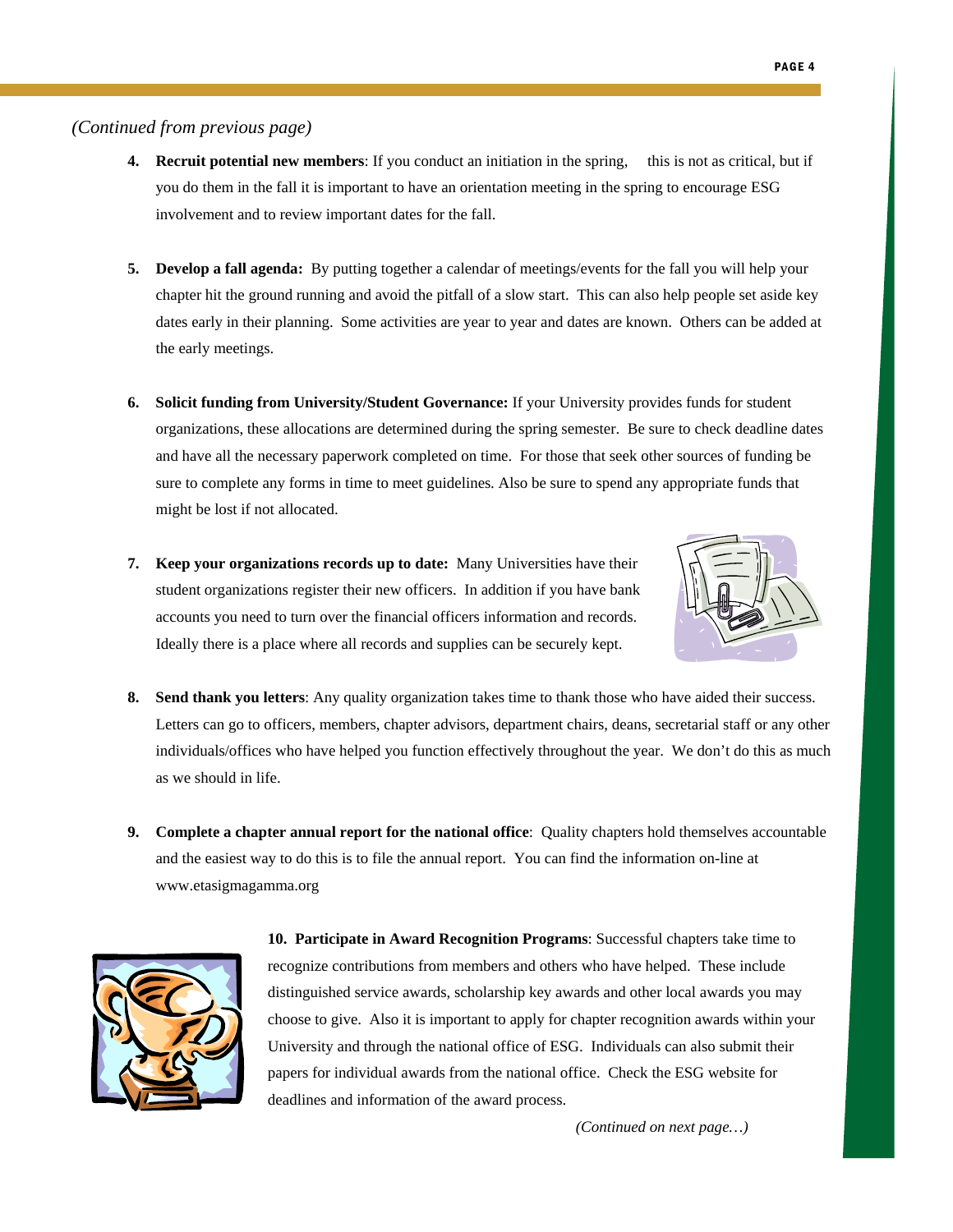#### **The AAHE Annual Meeting**

This semester Gammans have the opportunity to attend a session sponsored by Eta Sigma Gamma at the AAHE (American Association for Health Education) Annual Meeting at New Orleans. The session, titled *Emerging Philosophies: 50 Years of Philosophical Debate on Health and Health Promotion* will provide Gammans and other health educators with the opportunity to hear the perspectives of James F. McKenzie, Becky Smith and Thomas W. O'Rourke, long-time leaders in Health Education. Additionally, at this session on April  $14<sup>th</sup>$ , the Warren E. Schaller Presidential Citation will be presented to



**AMERICAN ASSOCIATION FOR HEALTH EDUCATION** 

Dr. Loren B. Bensley, Jr., in recognition of 21 years of service as Eta Sigma Gamma's first National Historian, and first Director of Chapter Development. Eta Sigma Gamma will also be represented during the HEDIR Technology Seminar at the AAHE Meeting, on April  $15<sup>th</sup>$ . The ESG Advocacy Committee will be giving an electronic poster session about the ESG *Voting is Healthy* Advocacy Project. **I hope that you will be able to join us at the AAHE meeting in Chicago, April 14th-15th!** It's also not too early to think about attending next year's AAHE conference at Salt Lake City, Utah, April  $25^{th} - 29^{th}$ .

#### **Current Opportunities for Gammans**

In the next three months several important opportunities will be available for Gammans. On behalf of the Eta Sigma Gamma Board of Directors, I urge each of you to participate in these important events.

#### ¾ **National Elections**

This spring we need to elect our next National Vice President. The person elected to this position will serve 2 years as Vice President, 2 years as President, and 2 years as Immediate Past President. Your vote is important! Please participate.

#### ¾ **Individual and Chapter Award Nominations**

It is that time of year when nominations are due to the National Office for individual awards and scholarships, as well as for chapter project awards (teaching, service, research, and advocacy) and overall chapter awards (Chapter Recognition, Chapter Achievement, and Chapter Excellence). *Has a Gamman in your chapter gone above and beyond the call of duty?* Nominate him or her for one of our individual awards (Gamman of the Year; John P. McGovern, M.D. Scholarship Award, or the Founders Scholarship Award). *Did your chapter have a project this year that was especially successful or innovative?* Submit that project for a Chapter Project Award. *Did your chapter function especially well as a group this past year, demonstrating great leadership and chapter management skills and having teaching, service, advocacy and research projects?* Submit your chapter for the recognition it deserves! Check out the criteria for Chapter Recognition, Achievement, and Excellence Awards, and apply for the award level that fits your chapter's accomplishments. *The most important thing is to participate, so that we can recognize and honor your successes!* (Award applications are due June 1<sup>st</sup>. For more information on awards, click on the *Awards* tab on our web site.)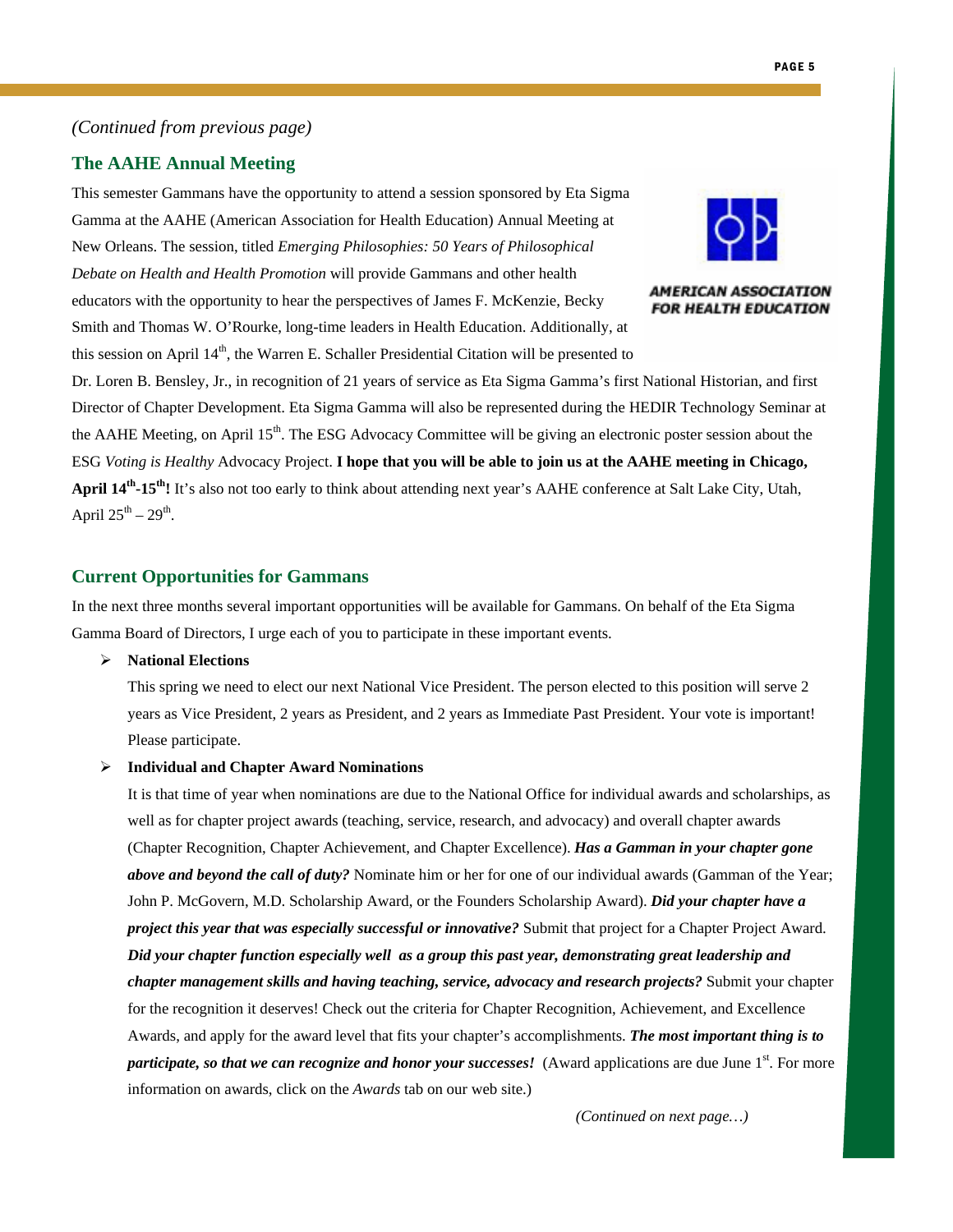Success is something that always emerges from effort. Everyone is always busy, has commitments and struggles with managing time. By following these tips you can help institutionalize these efforts into something that future officers and chapters can follow and improve upon. Work together, take it slow, but have a clear target of what you are trying to do. It will serve both individuals and chapters in the long run. As your Director of Chapter Development, please fell free to contact me for any assistance that you might need.

Best wishes for a healthy and happy spring and summer!

### "Building Bridges" Kristine Buchholz, CHES

**Action** is the new mantra among members of the Beta Phi chapter at the University of Wisconsin-La Crosse. We have been making a shift from campus and community projects to further our involvement in advocacy and policy. Currently we are organizing a community-wide collaboration for World Health Day, 2005. It began, however, with the November elections and our hugely successful "Voting is Healthy" campaign, a non-partisan, educational and action-provoking campaign coordinated on campus. Around the same time, our chapter also began to prepare for the SOPHE conference in Washington D.C. With a desire to connect with other attendees who were members of Eta Sigma Gamma, we created "Building Bridges." Through this project we provided a networking note card to Gammans that was brought to sessions in search of other Gammans. Once connected, the members exchanged contact information as well as shared their areas of

interest or expertise.



The Building Bridges winners pose with ESG national officers at the SOPHE meeting. From left to right: Dr. Kathleen Conley, National President; 1st Place Winner, Maya Frumkin from Nu Chapter at Indiana University; 2nd Place Winner, Krista Ariail from Nu Chapter at Indiana University; Dr. Keely Rees, National At-Large Member.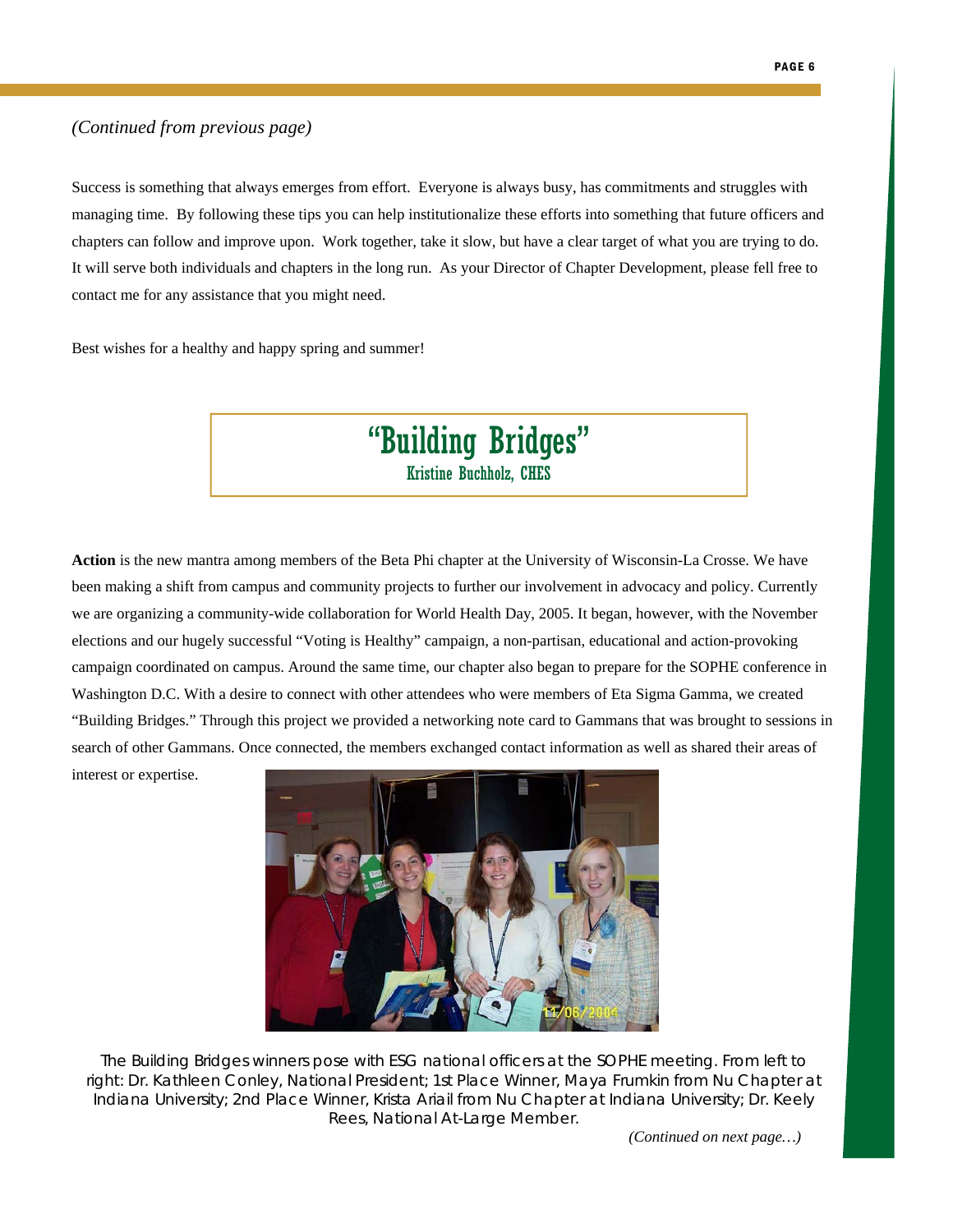

Dr. Keely Rees presents Krista Ariail with her 2nd Place Prize.

After the conference, attendees had a keepsake of new cohorts for future reference (Plus, the Gammans with the most names received a prize!) Our hope is that we can implement this project at other conferences and meetings, and continue building a superb network of personal contacts. We are using the momentum from Building Bridges, and other projects, as way for our chapter to continue moving towards future action-oriented initiatives.



Dr. Keely Rees congratulates Maya Frumkin on her 1st Place finish in the Building Bridges Activity at the SOPHE Annual Meeting.

# Eta Sigma Gamma Honor Cords

### *Attention all graduates!!!*



Don't forget to order your official Eta Sigma Gamma honor cords for graduation. The cords are green and gold and are to be worn on graduation day with your cap and gown to show your support for Eta Sigma Gamma.

The cost is \$10 and more information can be found on our website under "Online Store."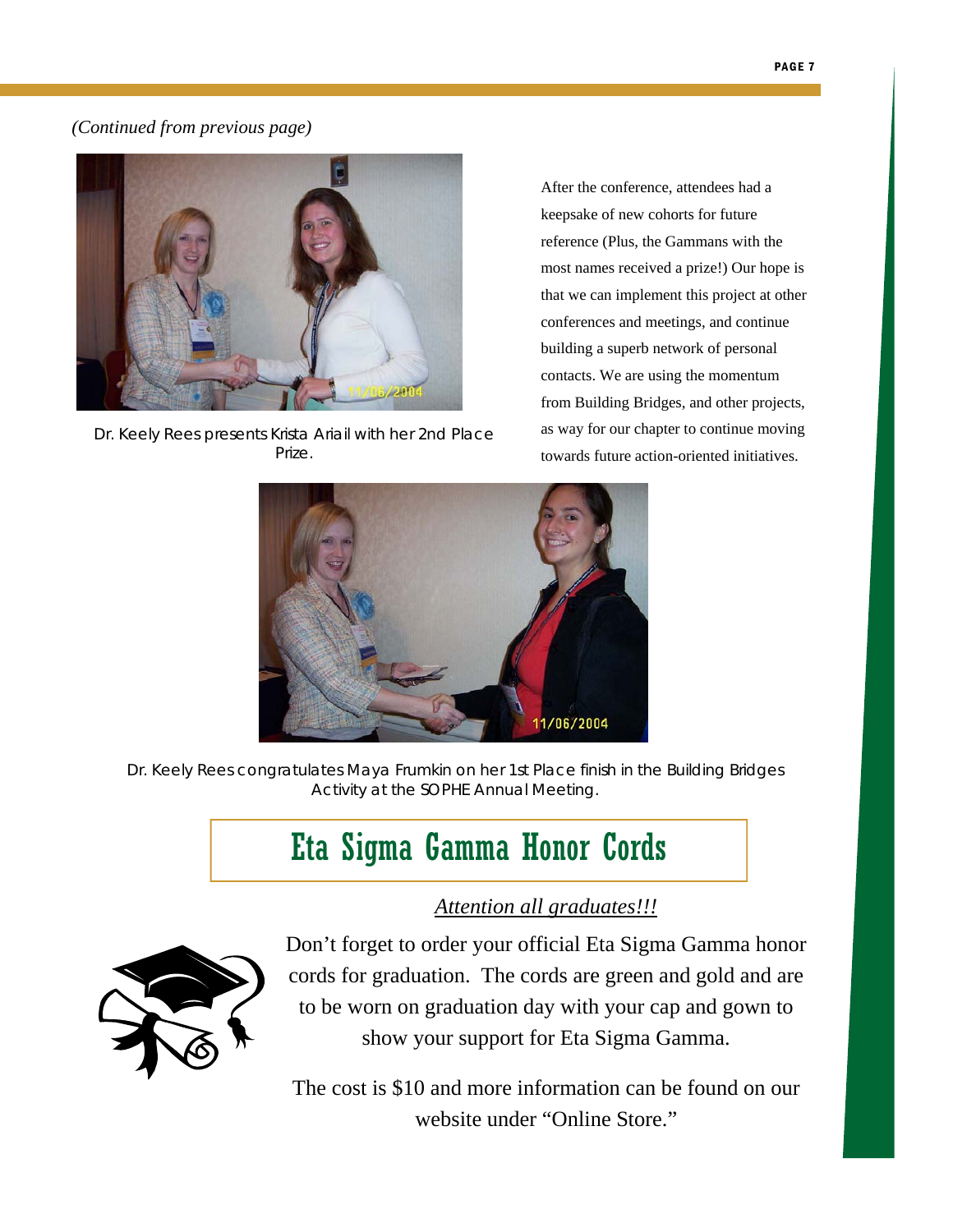# Call for Abstracts—ESG National Meeting

*2005 Eta Sigma Gamma Poster Session Submission Guidelines* 

### **ESG National Meeting in Burbank, California October 21, 2005**

Eta Sigma Gamma is soliciting proposals of original and creative student poster presentations for the upcoming ESG National Meeting at the 79th American School Health Association Conference.

*Using the attached form, prepare and submit the following by July 1st, 2005:* 

- 1. One completed application
- 2. Four (4) copies of a proposal abstract (see guidelines below)
- 3. A one-page resume for each presenter
- 4*. DO NOT INCLUDE YOUR NAME ON THE SUBMISSION—AS IT WILL BE REVIEWED BY A PANEL OF RESEARCHERS IN A BLIND REVIEW PROCESS!!!*

Information on the elements of a student poster session proposal:

• **Abstract**—Each poster session proposal should include a 250 word abstract. The contents of the abstract should reflect the requirements of one of the 3 categories below that best fits the student project:

Poster Session Proposal Types:

- **Research**—(related to the goals and ideals of Eta Sigma Gamma by chapter or individual Gammans) In a 250 word abstract, the following information must be included: title of presentation, research purpose, significance, methods, results, conclusions, recommendations
- **Teaching—(community/school/university educational program, etc.) In a 250 word abstract, the following** information must be included: title, brief description of the project, project objectives, discussion of degree to which objectives were met, implications for health education and/or Eta Sigma Gamma, conclusions
- **Service**—(community/school/university service programs/activities, etc.) In a 250 word abstract, the following information must be included: title, brief description of the project, project objectives, discussion of degree to which objectives were met, implications for health education and/or Eta Sigma Gamma, conclusions

\_\_\_\_\_\_\_\_\_\_\_\_\_\_\_\_\_\_\_\_\_\_\_\_\_\_\_\_\_\_\_\_\_\_\_\_\_\_\_\_\_\_\_\_\_\_\_\_\_\_\_\_\_\_\_\_\_\_\_\_\_\_\_\_

• **Participant Behavioral/Learning Objectives**—Please indicate, in complete sentence format, the intended learning outcomes for viewers/participants of your poster presentation. You may include up to two objectives. Complete the following sentence for each objective on the application form. "At the end of the poster session, participants will be able to:"

**Send Proposals and/or Questions To:**

 Eta Sigma Gamma National Office 2000 University Avenue Muncie, IN 47306 800-715-2559 765-285-2258 765-285-3210 (fax) etasigmagam@bsu.edu

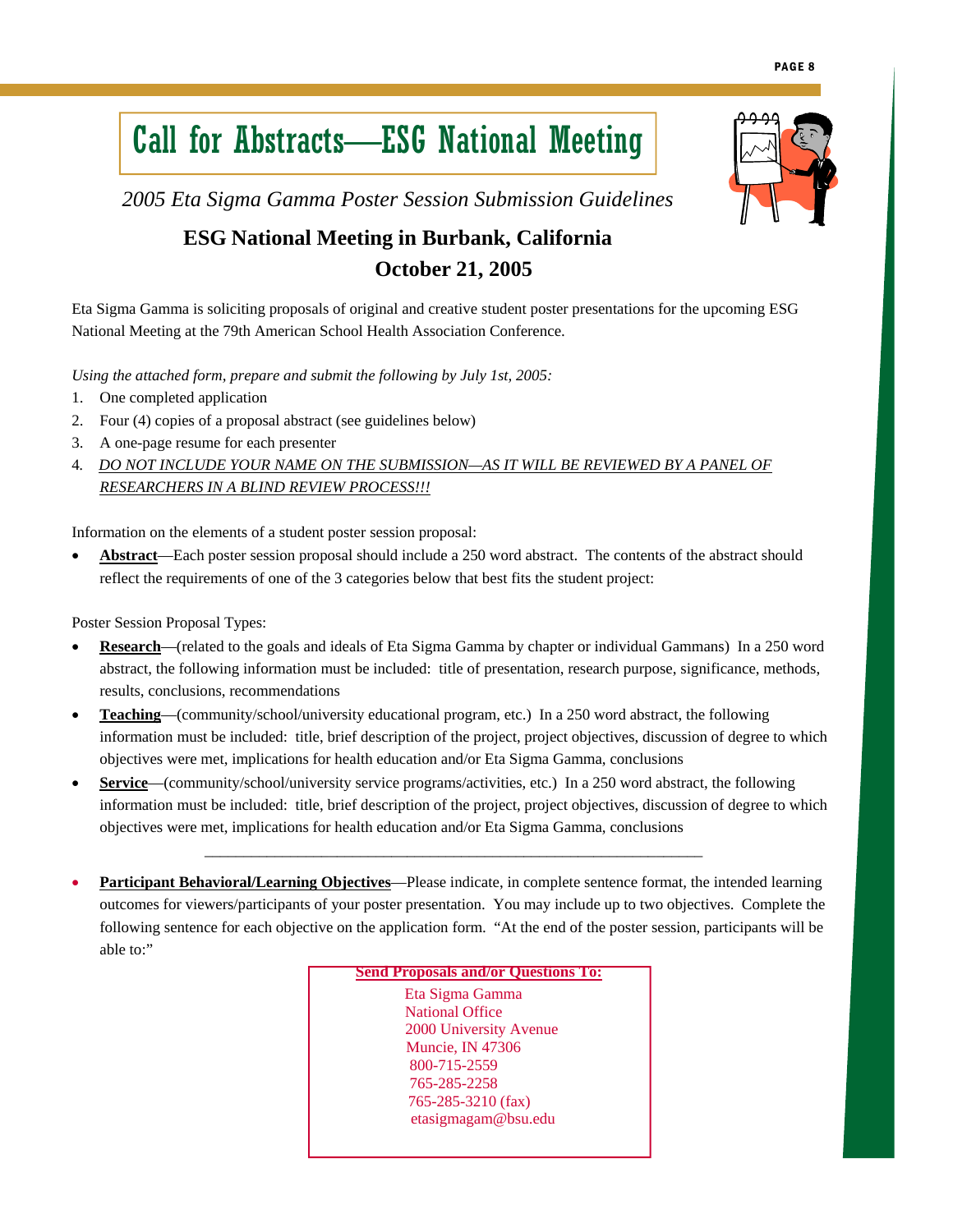|    |                                                                                                                                              | <b>Application for Eta Sigma Gamma STUDENT Poster Session</b>                                                                                                           |
|----|----------------------------------------------------------------------------------------------------------------------------------------------|-------------------------------------------------------------------------------------------------------------------------------------------------------------------------|
|    |                                                                                                                                              | Held at the ESG National Meeting in conjunction with the 79th Annual Conference of the<br>American School Health Association                                            |
|    |                                                                                                                                              | Burbank, California-October 21, 2005                                                                                                                                    |
| 1. | Title of Poster Session Proposal:                                                                                                            |                                                                                                                                                                         |
| 2. |                                                                                                                                              |                                                                                                                                                                         |
|    |                                                                                                                                              | Major: Vear in School: Vear in School:                                                                                                                                  |
|    |                                                                                                                                              |                                                                                                                                                                         |
| 3. | Additional Presenters (Include names, school, chapter, and contact information)                                                              |                                                                                                                                                                         |
|    |                                                                                                                                              |                                                                                                                                                                         |
|    | Poster Session Proposal Type:<br>5. Poster Session Proposal Participant Behavioral/Learning Objectives:                                      | At the end of the session, participants will be able to:                                                                                                                |
|    | 6. Chapter Sponsor's Name:                                                                                                                   |                                                                                                                                                                         |
|    |                                                                                                                                              | (Signature by Chapter sponsor indicates sponsor has reviewed student proposal in full. Proposals submitted WITHOUT<br>Chapter sponsor's signature will NOT be accepted) |
| 4. | <b>Send Proposals and/or Questions To:</b><br>Eta Sigma Gamma<br><b>National Office</b><br>2000 University Avenue<br><b>Muncie, IN 47306</b> | <b>Proposals must be POSTMARKED</b><br>by July 1st, 2005                                                                                                                |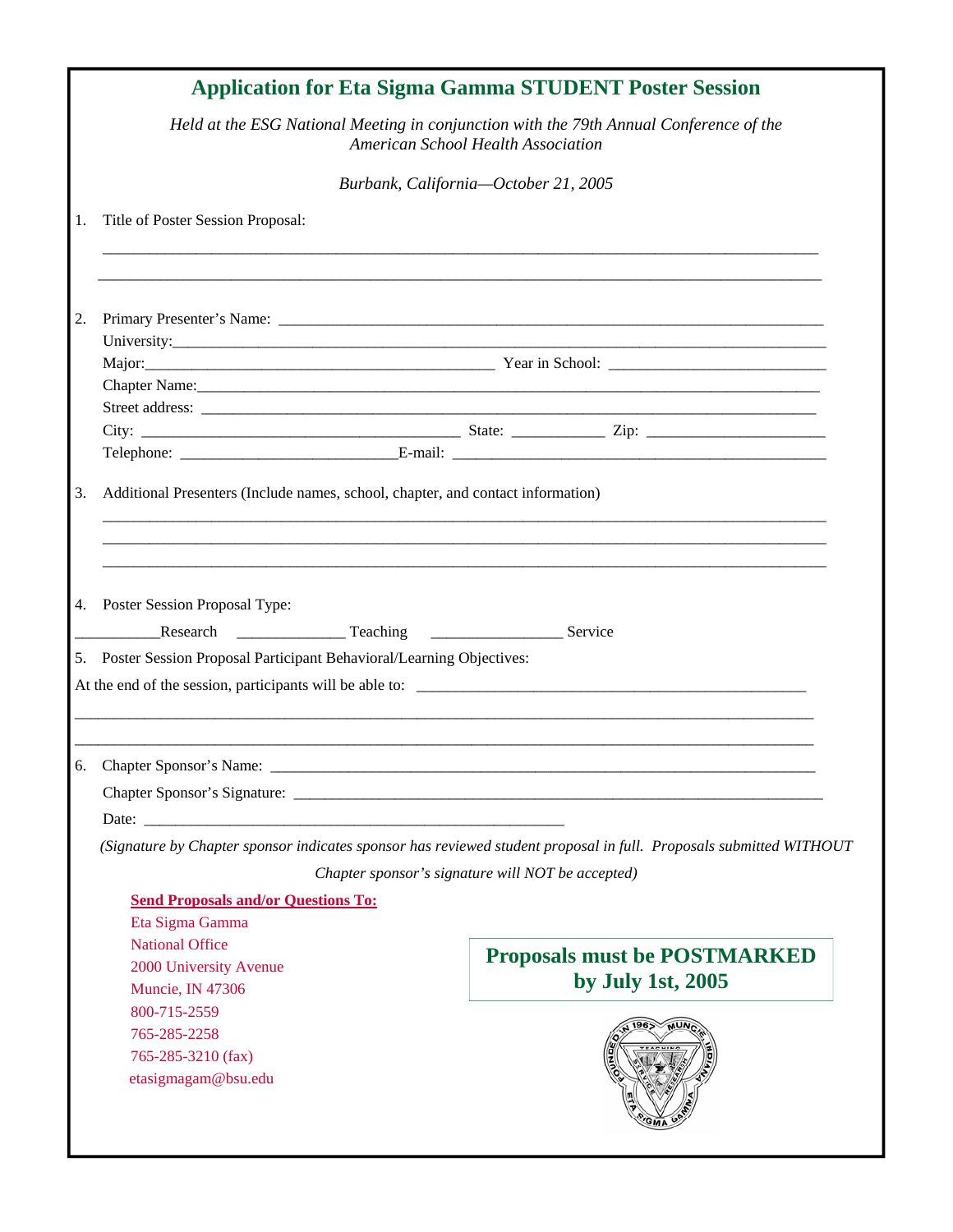# Wrapping it Up!

Dr. Bev Mahoney

#### **An End to the Competency Update Advisory Council**

It has been my privilege to represent Eta Sigma Gamma as a member of the National Health Educators Competencies Update Project since its inception in 1998. At that time, I was completing my term as your national president, and moving into the past president position. Having representation on this advisory council was one more step for Eta Sigma Gamma to be actively involved in national initiatives that will affect the future of health education, and we were honored to be involved.



Just to share a quick recap with you, since many current students were not even in college yet when we started, the Competency Update Advisory Council (CUPAC) was convened in 1998 in Allentown, Pennsylvania. At that first three day meeting, we determined to explore levels of practice in our profession, new competencies, and resource development for the project. Twelve national professional groups with interests in health education had been invited to send representatives. During our initial meeting, we agreed that the same representatives, whenever possible, should stay with the project throughout its entirety, to provide continuity and avoid having to bring new members "up to speed" throughout the process. Our steering committee members throughout were Dr. Gary Gilmore, Dr. Larry Olsen, and Dr. Alyson Taub.

Over the six years, we met several times face-to-face, worked continually via email, conference calls, and every other communication method short of carrier pigeons.  $\odot$  The enormity of the project we were charged to accomplish, coupled with the relative lack of any steady stream of funding, made the project a challenge for every member, and demonstrated to me the true meaning of teamwork. After intensive planning and discussion, we arrived at four primary research questions.

1. What is the current generic role of the entry-level health education specialist as compared to the role previously defined?

2. What are the generic areas of responsibility, competencies, and sub-competencies of advanced level health education specialists?

3. Are there commonalities in the roles of entry-level and advanced health education specialists across practice settings? 4. Are there differences in the roles of entry and advanced level health education specialists based on degrees held and years of work experience in health education?

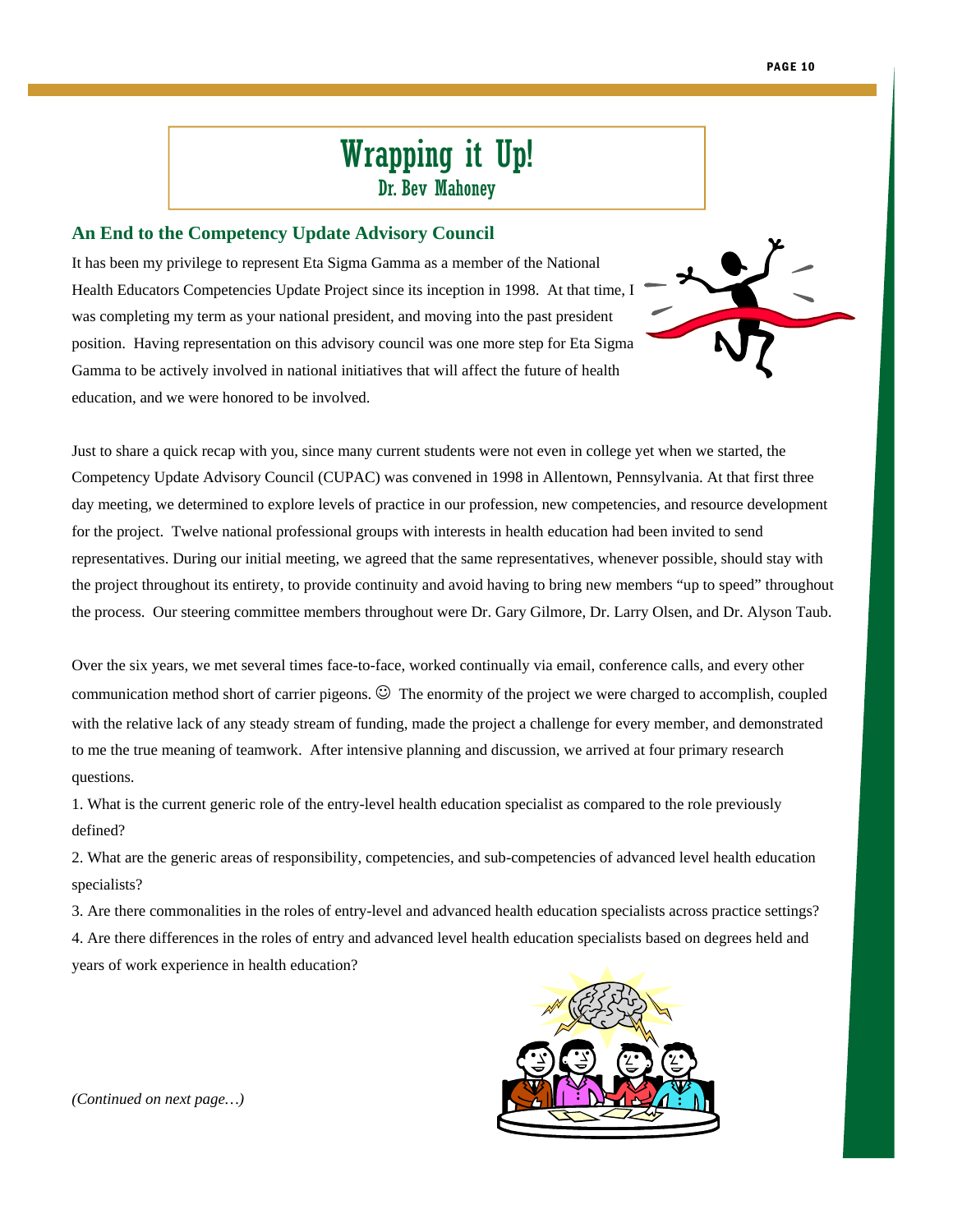We each had varied responsibilities throughout the six years, and sometimes the pace was frantic while at other times we were in a "holding pattern" as we prepared to enter a new phase. Our steering committee members worked tirelessly, meeting more frequently than the entire advisory council. Even the phrase "consummate professionals" does not do them justice. They were amazing.

In 2000 and 2001, as we prepared for data-collection, I was able to serve as a coordinator for list acquisition for health educators in the northeastern states. In the end, we completed a pilot study in four states, followed by a major study wherein questionnaires were sent to health educators first in 16 randomly selected states and eventually to health educators in all 50 states and the District of Columbia. Our final number of participants was 4030, and we ended up with the "largest data set ever constructed from practicing health educators, over 1.6 million data points." (CUP Technical



Report). Because of the nature of the study, the survey was lengthy. Those practitioners who took the time to complete and return it provided an invaluable service to our profession by sharing what they do "on the job" as health educators.

So, what did we find? Well, it's much too involved for me to review that for you here. Official reports will be available through the three copyright holders, The American Association for Health Education (AAHE), the Society for Public Health Education, Inc. (SOPHE), and the National Commission for Health Education Credentialing (NCHEC). You will be hearing more about the results of this study as the months go by, and I encourage you to stay informed about and current with the resultant changes in competencies. It is an exciting time to be in health education!

Throughout the six years, Eta Sigma Gamma contributed to my travel for meetings. Additionally, ESG consistently contributed to the Update fund raising efforts. The Board of Directors' willingness to appropriate funds for this project demonstrates ESG's commitment to being a part of national initiatives that will impact the future of Health Education. Eta Sigma Gamma can be proud of its involvement with and support of this project.

This will be the first time since 1991 that I haven't had an active a role as either a board member or officer for ESG national, or by representing ESG for the Competency Update Project. It feels kind of like the "empty nest syndrome."  $\odot$ Life is a series of new beginnings though, and so I thank-you for allowing me to serve ESG in these varied capacities over the years, and I encourage you all to investigate ways you can contribute your time and talents at local, state, and national levels.